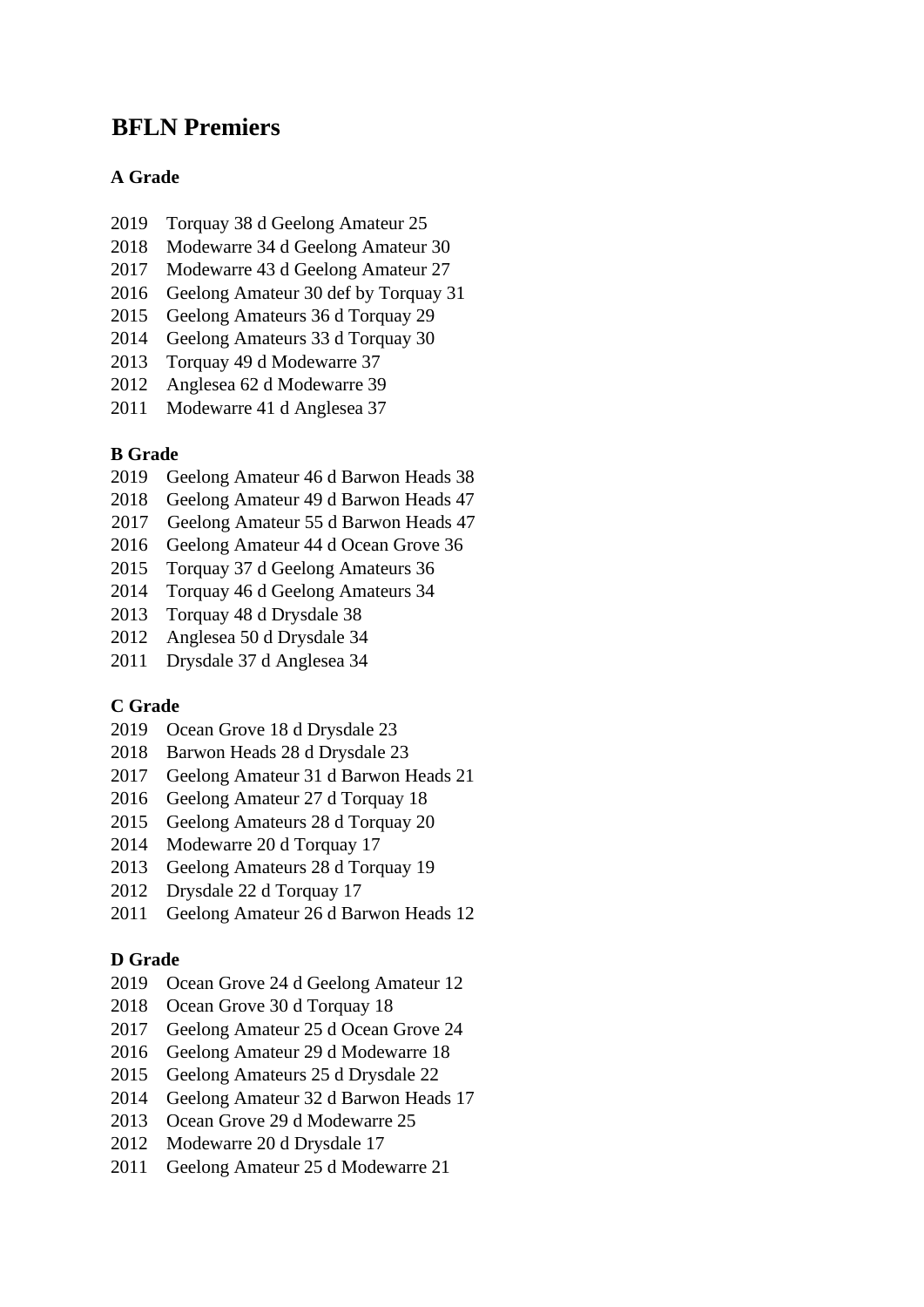## **19 & Under**

- 2019 Geelong Amateur 16 d Barwon Heads 10
- 2018 Drysdale 34 d Anglesea 25
- 2017 Queenscliff 30 d Anglesea 22
- 2016 Torquay 32 d Drysdale 22
- 2012 Anglesea 46 d Drysdale 15
- 2011 Barwon Heads 29 d Drysdale 19

## **17 & Under Division 1**

- 2019 Queenscliff 37 d Barwon Heads 33
- 2018 Barwon Heads 30 d Queenscliff 33
- 2017 Drysdale 28 d Ocean Grove 22
- 2016 Ocean Grove 33 d Drysdale 23
- 2012 Drysdale 25 d Queenscliff 18
- 2011 Oueenscliff 21 d Ocean Grove 10

## **17 & Under Division 2**

- 2019 Ocean Grove 27 d Geelong Amateur 24
- 2018 Portarlington 31 d Ocean Grove 17
- 2017 Torquay 34 d Barwon Heads 28
- 2016 Barwon Heads 28 def by Anglesea 34
- 2012 Ocean Grove 26 d Drysdale 22
- 2011 Torquay 25 d Drysdale 22

# **15 & Under Division 1**

- 2019 Portarlington 36 d Barwon Heads 30
- 2018 Torquay 26 d Barwon Heads 21
- 2017 Drysdale 31 d Barwon Heads 23
- 2016 Ocean Grove 26 d Queenscliff 22
- 2012 Ocean Grove 20 d Drysdale 14
- 2011 Torquay 31 d Ocean Grove 18

# **15 & Under Division 2**

- 2017 Geelong Amateur 26 d Ocean Grove 15
- 2016 Ocean Grove 21 d Torquay 20
- 2012 Ocean Grove 30 d Torquay 11
- 2011 Torquay 18 d Ocean Grove 15

# **13 & Under Division 1**

- 2019 Drysdale 28 d Barwon Heads 21
- 2018 Portarlington 22 d Barwon Heads 21
- 2017 Barwon Heads 29 d Portarlington 24
- 2016 Ocean Grove 31 def by Barwon Heads 32
- 2012 Ocean Grove 26 d Barwon Heads 17
- 2011 Ocean Grove 21 d Portarlington 11